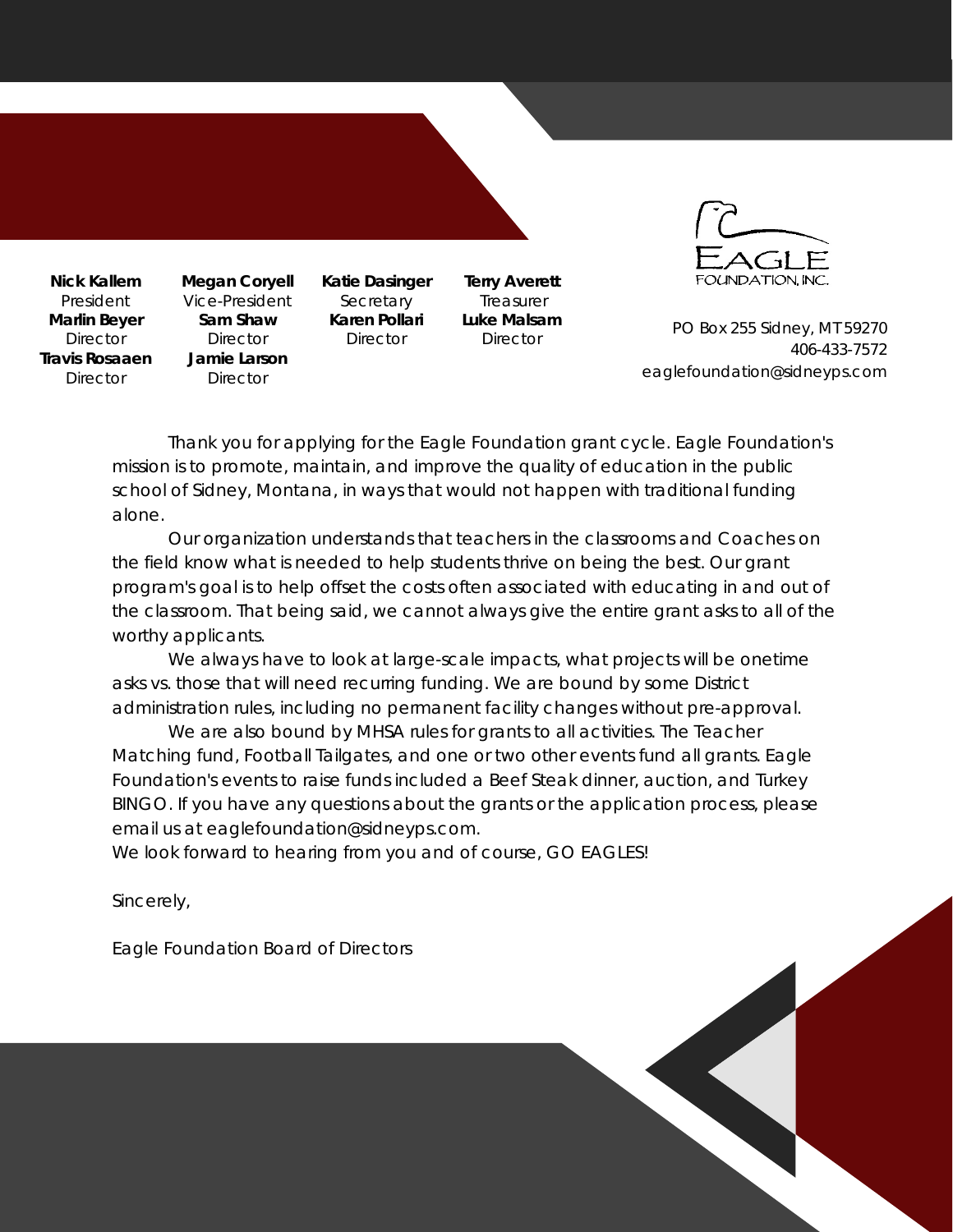| <b>Grant Application</b><br>Please attach any and all supporting documentation      |                                                                     |
|-------------------------------------------------------------------------------------|---------------------------------------------------------------------|
|                                                                                     | An Independent Nonprofit Corp.<br>PO Box 255, Sidney Montana, 59270 |
|                                                                                     | eaglefoundation@sidneyps.com                                        |
| Date: $\qquad \qquad$                                                               |                                                                     |
|                                                                                     |                                                                     |
| Phone: $\qquad \qquad$                                                              |                                                                     |
|                                                                                     |                                                                     |
| Project:                                                                            |                                                                     |
|                                                                                     |                                                                     |
|                                                                                     |                                                                     |
| Have you requested funds previously for this project? YES NO                        |                                                                     |
| Will this be a recurring funding request? YES NO                                    |                                                                     |
| Have you requested funds for this project from the district and been denied? YES NO |                                                                     |
| Have you sought funding through other sources? YES NO                               |                                                                     |
|                                                                                     |                                                                     |
|                                                                                     |                                                                     |
|                                                                                     |                                                                     |
|                                                                                     |                                                                     |
|                                                                                     |                                                                     |
| Signature of Superintendent for facility improvement projects:                      |                                                                     |

The Mission of the Eagle Foundation is to promote, maintain, and improve the quality of education in the public schools of Sidney, Montana in ways that would not happen with traditional funding alone.